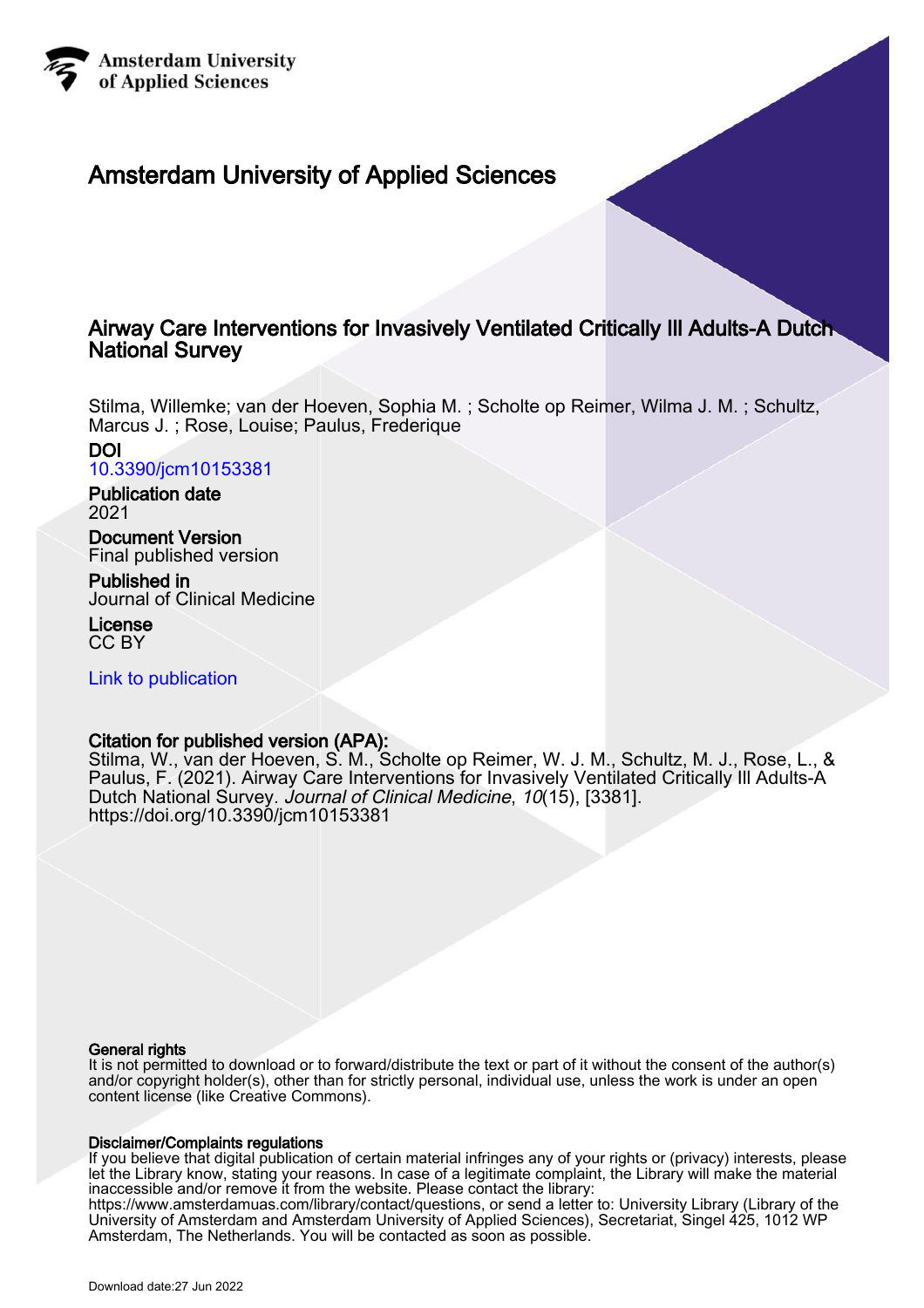



# *Article* **Airway Care Interventions for Invasively Ventilated Critically Ill Adults—A Dutch National Survey**

 $\blacksquare$ Willemke Stilma  $^{1,2,*}$  $^{1,2,*}$  $^{1,2,*}$ , Sophia M. van der Hoeven  $^2$ , Wilma J. M. Scholte op Reimer  $^3$ , Marcus J. Schultz  $^{2,4,5,6}$   $\blacksquare$ **Louise Rose [7](https://orcid.org/0000-0003-1700-3972) and Frederique Paulus 1,2**

- <sup>1</sup> Center of Expertise Urban Vitality, Faculty of Health, Amsterdam University of Applied Science, 1105 BD Amsterdam, The Netherlands; f.paulus@amsterdamumc.nl
- <sup>2</sup> Department of Intensive Care Medicine, Amsterdam University Medical Centers, Location AMC, 1105 AZ Amsterdam, The Netherlands; sophiavanderhoeven@hotmail.com (S.M.v.d.H.); marcus.j.schultz@gmail.com (M.J.S.)
- <sup>3</sup> Department of Cardiology, Amsterdam University Medical Centers, Location AMC, 1105 AZ Amsterdam, The Netherlands; wilma.scholteopreimer@hu.nl
- <sup>4</sup> Laboratory of Experimental Intensive Care and Anesthesiology (L·E·I·C·A), Location AMC, 1105 AZ Amsterdam, The Netherlands
- <sup>5</sup> Mahidol—Oxford Tropical Medicine Research Unit (MORU), Mahidol University, Bangkok 10400, Thailand
- <sup>6</sup> Nuffield Department of Medicine, University of Oxford, Oxford OX3 7BN, UK<br><sup>7</sup> Elementa Nichtingala Faculty of Nursing, Midwifery and Palliative Care, King's
- <sup>7</sup> Florence Nightingale Faculty of Nursing, Midwifery and Palliative Care, King's College London, London WC2R 2LS, UK; louise.rose@kcl.ac.uk
- **\*** Correspondence: w.stilma@amsterdamumc.nl

**Abstract:** Airway care interventions may prevent accumulation of airway secretions and promote their evacuation, but evidence is scarce. Interventions include heated humidification, nebulization of mucolytics and/or bronchodilators, manual hyperinflation and use of mechanical insufflationexsufflation (MI-E). Our aim is to identify current airway care practices for invasively ventilated patients in intensive care units (ICU) in the Netherlands. A self–administered web-based survey was sent to a single pre–appointed representative of all ICUs in the Netherlands. Response rate was 85% (72 ICUs). We found substantial heterogeneity in the intensity and combinations of airway care interventions used. Most (81%) ICUs reported using heated humidification as a routine prophylactic intervention. All (100%) responding ICUs used nebulized mucolytics and/or bronchodilators; however, only 43% ICUs reported nebulization as a routine prophylactic intervention. Most (81%) ICUs used manual hyperinflation, although only initiated with a clinical indication like difficult oxygenation. Few (22%) ICUs used MI-E for invasively ventilated patients. Use was always based on the indication of insufficient cough strength or as a continuation of home use. In the Netherlands, use of routine prophylactic airway care interventions is common despite evidence of no benefit. There is an urgent need for evidence of the benefit of these interventions to inform evidence-based guidelines.

**Keywords:** intensive care; invasive ventilation; heated humidification; nebulization therapy; manual hyperinflation; mechanical in-exsufflation

## **1. Introduction**

Critically ill patients receiving invasive ventilation are at risk for retention of airway secretions [\[1\]](#page-9-0). The relatively dry gases used during invasive ventilation cause mucosa in the airways to produce more mucus. Moreover, the presence of the endotracheal tube hampers mucociliary clearance [\[1](#page-9-0)[,2\]](#page-9-1). Critically ill patients frequently have an impaired cough reflex due to depressed levels of consciousness, sedation, or muscle weakness. For these reasons, intensive care nurses apply interventions that help with evacuation of airway secretions in patients receiving invasive ventilation.

Within the domain of intensive care nursing, several interventions aiming at prevention of airway secretion accumulation or promotion of airway secretion evacuation have



**Citation:** Stilma, W.; van der Hoeven, S.M.; Scholte op Reimer, W.J.M.; Schultz, M.J.; Rose, L.; Paulus, F. Airway Care Interventions for Invasively Ventilated Critically Ill Adults—A Dutch National Survey. *J. Clin. Med.* **2021**, *10*, 3381. [https://](https://doi.org/10.3390/jcm10153381) [doi.org/10.3390/jcm10153381](https://doi.org/10.3390/jcm10153381)

Academic Editors: Karim Bendjelid and William Hurford

Received: 26 May 2021 Accepted: 17 July 2021 Published: 30 July 2021

**Publisher's Note:** MDPI stays neutral with regard to jurisdictional claims in published maps and institutional affiliations.



**Copyright:** © 2021 by the authors. Licensee MDPI, Basel, Switzerland. This article is an open access article distributed under the terms and conditions of the Creative Commons Attribution (CC BY) license (https:/[/](https://creativecommons.org/licenses/by/4.0/) [creativecommons.org/licenses/by/](https://creativecommons.org/licenses/by/4.0/)  $4.0/$ ).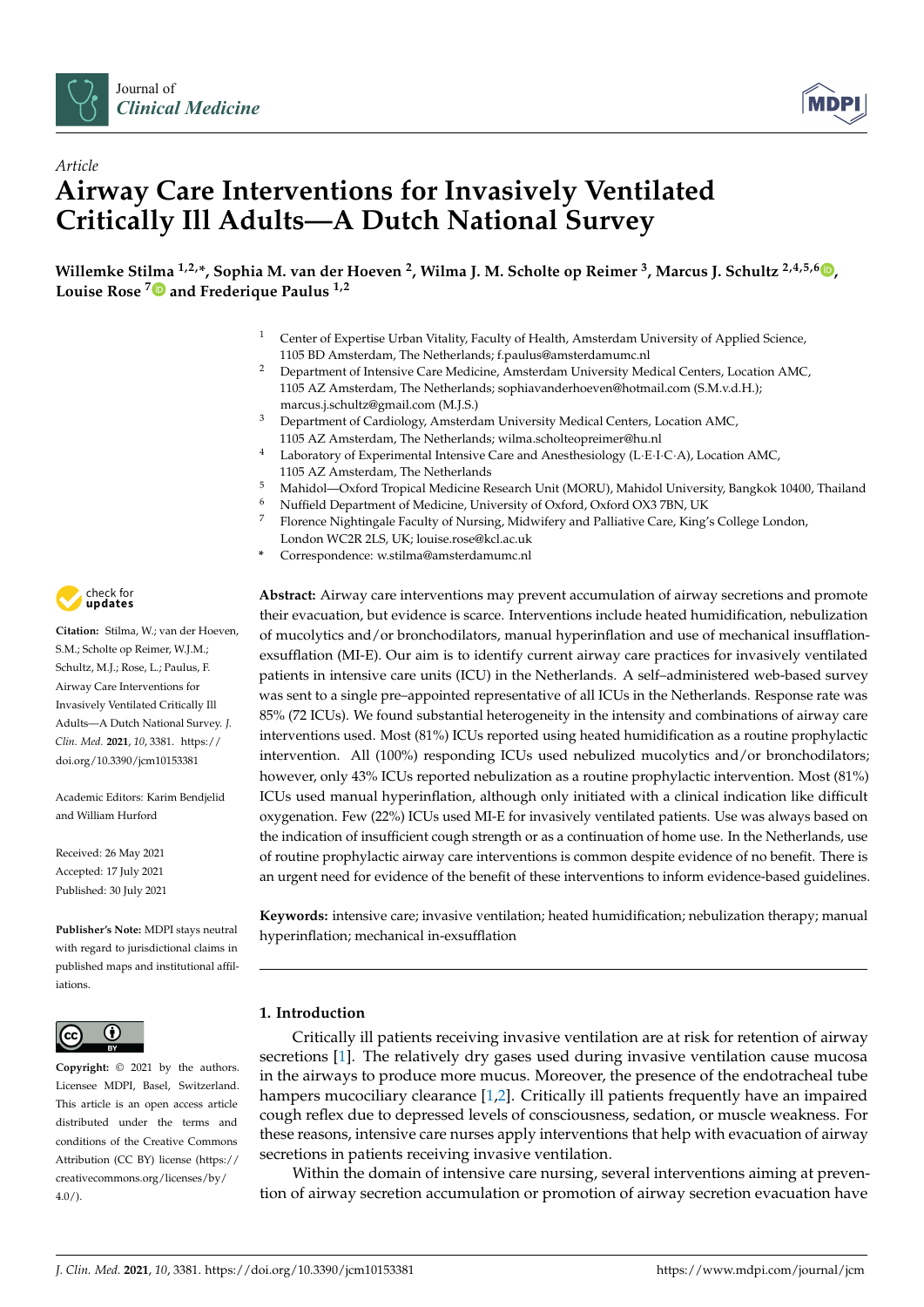become part of daily care for critically ill invasively ventilated patients. Active humidification i.e., use of heated humidification, helps to prevent production and thickening of airway secretions [\[3\]](#page-9-2). Nebulization of mucoactive agents is thought to reduce accumulation of thick and sticky airway secretions [\[4\]](#page-9-3). Mucoactive agents are often used in combination with bronchodilators to enhance mobilization of mucus by opening the airways [\[5](#page-9-4)[–7\]](#page-9-5). Manual hyperinflation [\[8](#page-9-6)[–10\]](#page-9-7) or mechanical in–exsufflation (MI–E), (commonly referred to as cough assist) [\[8](#page-9-6)[,11](#page-9-8)[,12\]](#page-9-9), may be helpful techniques in mobilizing airway secretions from smaller to larger airways, where it can be removed using suctioning. In the Netherlands, these interventions are mainly performed by intensive care nurses, while involvement by physiotherapists is rare; they focus more on the traditional rehabilitation procedures. Despite common, and in some cases daily use of these airway care interventions, there is a remarkable lack of evidence for clinical benefit [\[10](#page-9-7)[,12](#page-9-9)[–14\]](#page-9-10). Current practice guidelines [\[15](#page-10-0)[,16\]](#page-10-1) are primarily based on expert opinion. This lack of evidence may lead to variable use of airway care interventions in daily practice based on local preferences. Our objective was to determine current airway care practices within the domain of intensive care nursing for (1) heated humidification; (2) nebulization therapy; (3) manual hyperinflation; and (4) MI-E in adult intensive care units (ICUs) in the Netherlands. A secondary objective was to investigate perceptions of safety, necessity, and efficacy of these interventions. Our hypothesis was that current practice of, and perceptions towards airway care interventions would be highly variable due to the lack of evidence.

### **2. Materials and Methods**

## *2.1. Study Design*

We used a self–report web–based cross-sectional survey design.

## *2.2. Survey Development and Formatting*

The research team, with extensive experience in invasive ventilation and airway care for critically ill patients, iteratively developed the survey. We generated potential items by searching for relevant studies in the MEDLINE and Cochrane databases. During the selection of items we focused on interventions within the domain of intensive care nursing. We did not include chest physiotherapy, like rib cage compression and other techniques aimed at flow augmentation. Previous surveys on this topic were also used to generate items [\[9](#page-9-11)[,17\]](#page-10-2). Item reduction occurred through discussion among the research team.

This survey comprised of 58 items, four related to ICU demographics and the remainder grouped within the airway care interventions of interest. We used skip logic when appropriate to enable provision of questions based on participant responses to preceding questions. Questions comprised intensity of use, indications and contraindications, specifics on how the intervention was applied, and how ICU team members were trained in the interventions. For MI-E, we asked additional questions on years of experience with its use in their ICU, who would prescribe and/or apply MI-E, and barriers to use. Intensity of use consisted of three categories. (1) "Routine", defined as an intervention used prophylactically in all invasively ventilated patients and ordered with a set frequency per day; (2) "on indication", defined as initiated based on individual patient clinical characteristics; (3) "never", defined as never used in their ICU.

Perceptions on the safety, necessity, or efficacy of airway interventions were assessed using six statements with a visual analogue scale ranging from 0 to 100 mm.

### *2.3. Survey Pilot Testing*

The survey was loaded on to SurveyMonkeyTM [\[18\]](#page-10-3) and was pilot tested by four ICU nurses and one intensivist from 3 different hospitals [\[19\]](#page-10-4). All four had experience in ICU for more than 5 years and were currently working clinically. Every pilot tester returned a checklist after testing with questions on face and construct validity including clarity, redundancy, and completeness of items; suggestions for additional items required time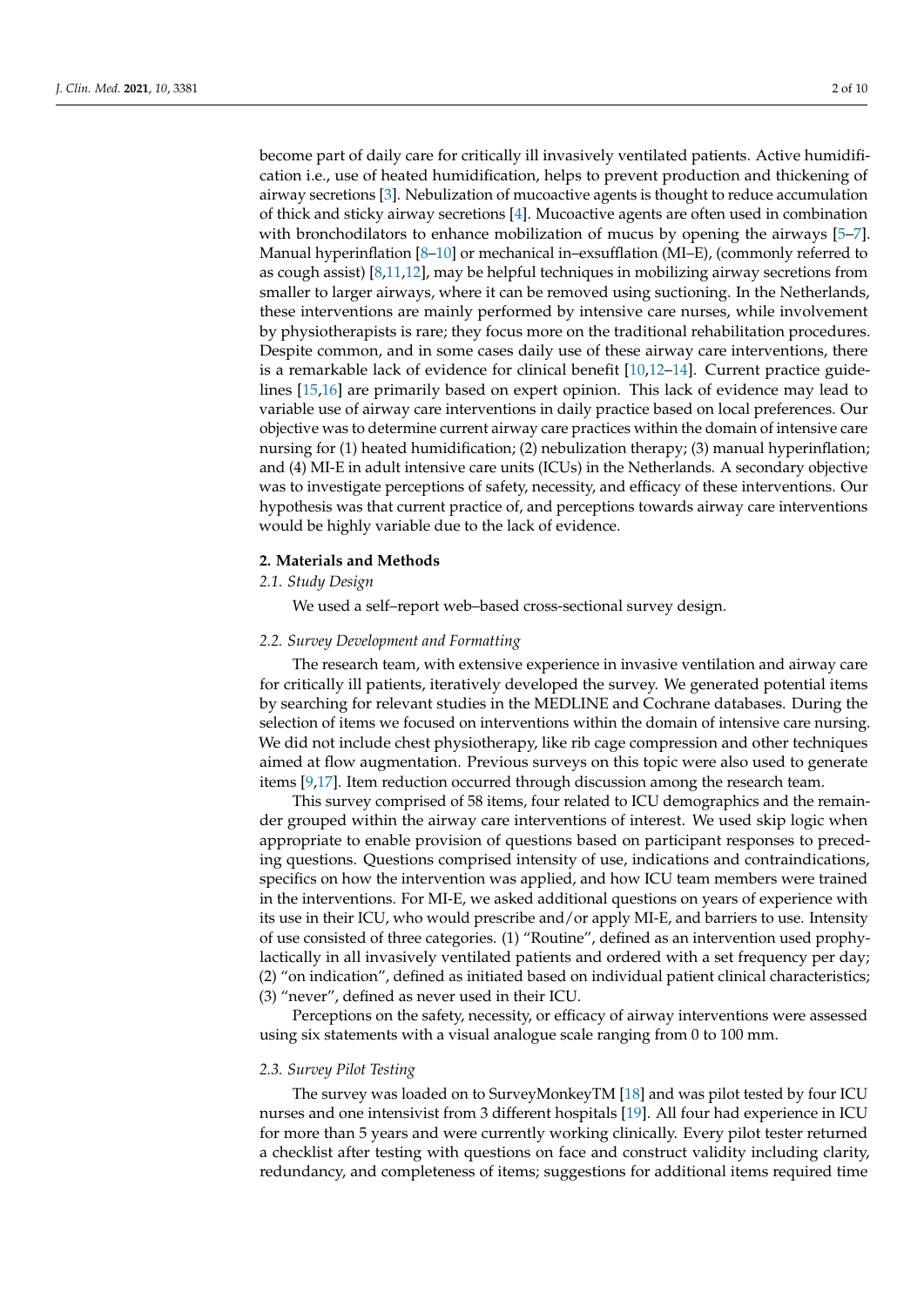to complete. After pilot testing minor revisions were made, skip logic was corrected, and pictures of nebulizer types were added for clarity.

### *2.4. Sample*

Our sample comprised all adult ICUs in the Netherlands. We contacted each ICU by telephone in November 2017 to identify one senior healthcare professional who would take responsibility for survey completion on behalf of their ICU. This person was responsible for invasive ventilation policy and procedures, and either an ICU nurse, advanced ventilation nurse specialist, or physician. Advanced ventilation nurse specialists complete an additional education 14 month program on mechanical ventilation 240 study hours: 1.4 European Credit Transfer and Accumulation System (ECTS).

## *2.5. Survey Administration*

We sent an email with instructions and the secure survey link to participants on March 2018, with 3 survey completion reminders sent over 6 weeks. Survey instructions explicitly stated the respondent was to report on current practices in their ICU (i.e., not their personal preferences). For statements regarding perceptions of the efficacy and safety of airway care interventions, we instructed respondents to provide their personal view.

## *2.6. Analysis Plan*

Frequencies and proportions were used to describe categorical data. Proportions were reported as percentages. A heat map was constructed to visualize the variability in practice of airway care interventions [\[20\]](#page-10-5). Airway care interventions and intensity of their use were displayed. Perceptions of respondents on statements were visualized in boxplots with means and interquartile ranges. A score of 50 was used as a threshold for agreement or disagreement. In a posthoc analysis, differences in use of airway care interventions were compared between academic-teaching hospitals and general hospitals, as well as in ICUs with  $\leq$ 20 beds compared to >20 beds. In addition, associations of hospital type or ICU size on the use of airway care interventions were explored by separate logistic regression models (e-supplement). Analyses were performed using SPSS (IBM SPSS Statistics 25) and R language and environment for statistical computing [\[21\]](#page-10-6).

## *2.7. Ethical Considerations*

The Institutional Review Board of the Amsterdam University Medical Centers, confirmed that the Medical Research Involving Humans Subjects Acts (WMO) did not apply, waiving the need for official approval (W18\_024#18.035). Survey participation was voluntary and consent was implied through return of survey.

### **3. Results**

### *3.1. Participants and Responses*

All 85 ICUs in the Netherlands expressed interest in participation of whom 72/85 (85%) provided survey responses. Individuals responding on behalf of their ICUs were most commonly nurses (66/72, 92%); of whom 35/72 (49%) were advanced ventilation nurse specialists (Table [1\)](#page-4-0). All ICUs were mixed medical/surgical, and both academic and non-academic hospitals were represented in the survey responses.

### *3.2. Airway Care Practices*

Airway care intervention combinations used in each ICU are displayed as a heatmap (Figure [1\)](#page-4-1). We found substantial heterogeneity across ICUs in intervention combinations and in the intensity of their use (i.e., routine, as indicated or never).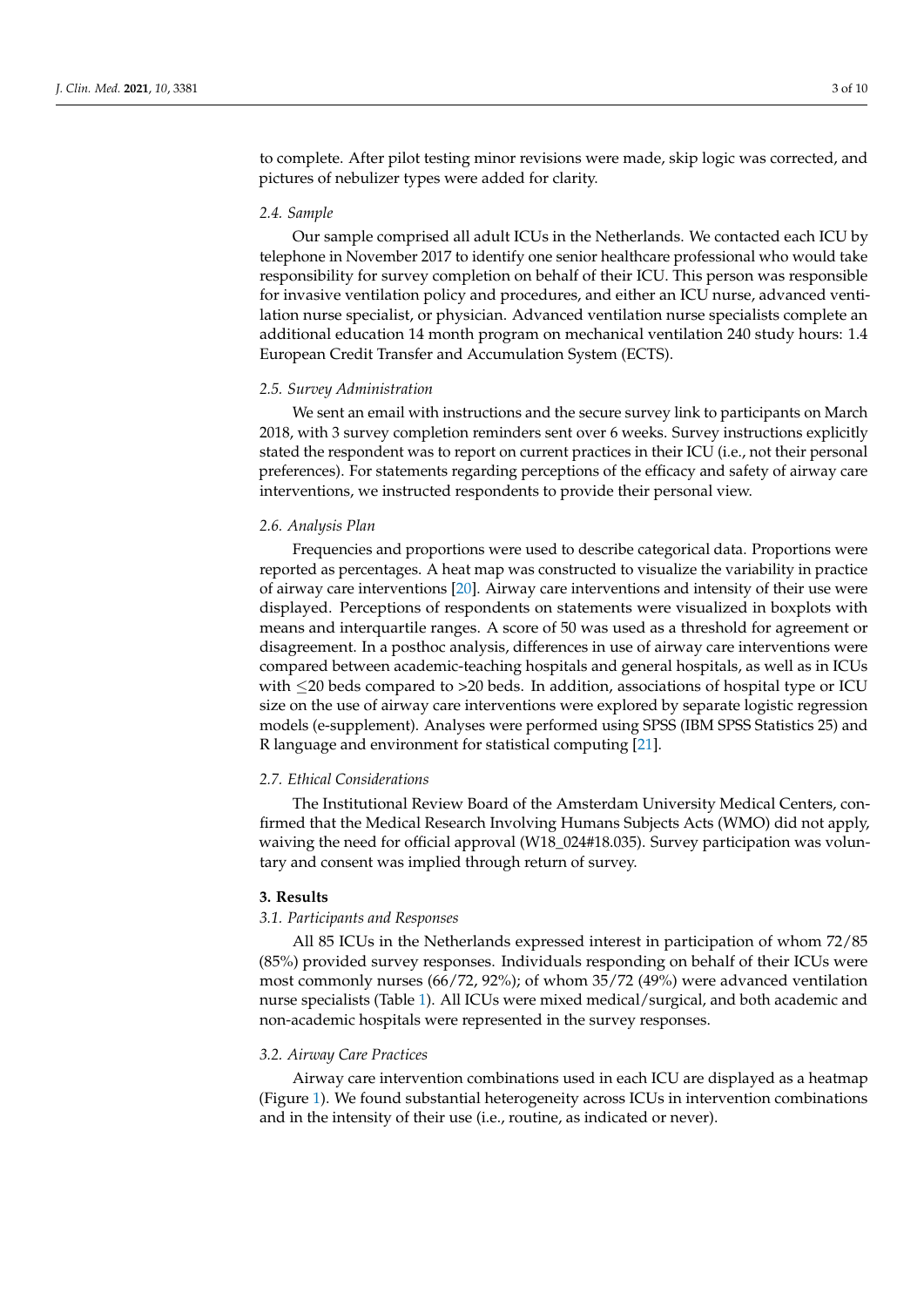| Characteristics                             | $n$ (%) |  |
|---------------------------------------------|---------|--|
| Respondent                                  |         |  |
| <b>ICU</b> nurse                            | 31(43)  |  |
| Advanced ventilation nurse specialist *     | 35(49)  |  |
| Intensivist                                 | 6(8)    |  |
| Hospital type                               |         |  |
| Academic                                    | 6(8)    |  |
| Teaching <sup>+</sup>                       | 32(44)  |  |
| General                                     | 34 (47) |  |
| ICU beds available for invasive ventilation |         |  |
| $3 - 5$                                     | 10(14)  |  |
| $6 - 10$                                    | 16(22)  |  |
| $11 - 20$                                   | 20(28)  |  |
| $21 - 30$                                   | 21(29)  |  |
| $>30$                                       | 5(7)    |  |

<span id="page-4-0"></span>**Table 1.** Demographic characteristics of respondents and Dutch ICUs (N = 72). Teaching † 32 (44)  $G(x) = \frac{1}{2}$ 

Hospital type

\* ICU nurses with additional education 14 month program on mechanical ventilation 240 study hours; † a nonacademic hospital in which healthcare professionals are trained and educated. ICU, Intensive Care Unit.

<span id="page-4-1"></span>

Figure 1 $\frac{H}{\sqrt{2}}$ . The actual terms of the airway care interventions is visualized by different chadings of gave according vertical bar is one ICU. Intensity of use of the airway care interventions is visualized by different shadings of grey according one icu. Intensity of use of the aircraft shadings interventions is visually different shading to the aircraft **Figure 1.** Heatmap airway care interventions in Dutch ICUs (N = 72). Current practice of heated humidification (HH), nebulization therapy, manual hyperinflation (MH) and MI-E in Dutch ICUs is graphically displayed in a heatmap. Each to the legend.

## *3.3. Heated Humidification*

*3.3. Heated Humidification*  Most ICUs (58/72, 81%) reported prophylactic use of heated humidification as a heated humidification as an 'on indication' treatment, with the indication defined as  $\frac{1}{2}$ tine intervention in all  $\sigma$  in all intervention in all intervention  $\sigma$  minority (11/72, 15%) if  $\sigma$  and  $\sigma$  heated heated heated intervention presence of viscous mucus. Few  $(3/72, 4\%)$  ICUs never used heated humidification. routine intervention in all invasively ventilated patients. A minority (11/72, 15%) used

## 3.4. Nebulization Therapy

*3.4. Nebulization Therapy* ics. In 43% (31/72) this was as a routine prophylactic intervention for bronchospasm and mucus retention with 74% (23/31) reporting routine prophylactic nebulization therapy 4 times daily. Nine (29%) of these 31 ICUs reported more frequent administration. When used "on indication", bronchospasm or audible wheeze were the most commonly reported indications. Bronchodilators were the most commonly used drug class, independent of intensity of use. Metered dose inhalers (MDI) (37/72, 51%) or jet nebulizers (40/72, 56%) were All responding ICUs reported using nebulization of bronchodilators and/or mucolytmost frequently used for nebulization therapy. Details on indications, contraindications and medication used are provided in Table [2](#page-5-0) and Figure [1.](#page-4-1)

**Table 2.** Airway care interventions.

| <b>Characteristics</b>     | $n$ (%)                |            |
|----------------------------|------------------------|------------|
| Nebulization therapy       |                        |            |
| Practice of use            | $N = 72$               |            |
| routine use                | 31(43)                 |            |
| as treatment on indication | 41 (57)                |            |
| never used                 |                        |            |
| Indications for use *      | <b>Bronchodilators</b> | Mucolytics |
|                            |                        |            |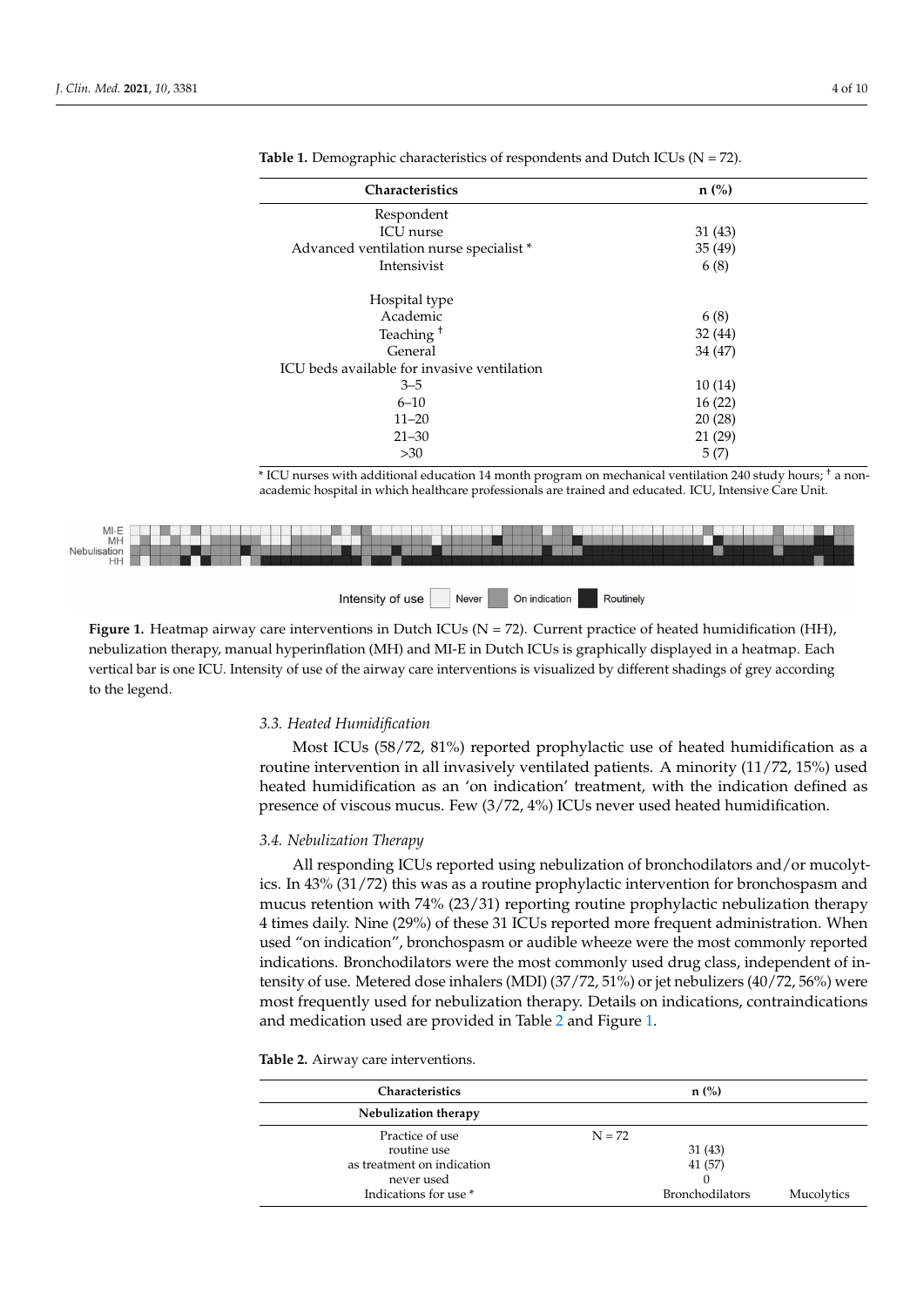<span id="page-5-0"></span>**Table 2.** *Cont.*

| Characteristics                                                                |          | $n$ (%)           |               |
|--------------------------------------------------------------------------------|----------|-------------------|---------------|
|                                                                                |          |                   |               |
| Bronchospasm                                                                   |          | 39 (54)           | 4 (6)         |
| Wheezing<br>in use prior to admission                                          |          | 37(51)<br>29 (40) | 2(3)<br>7(10) |
| decrease in tidal volume                                                       |          | 10(14)            | 2(3)          |
| tenacious mucus                                                                |          | 10(14)            | 33 (46)       |
| purulent mucus                                                                 |          | 10(14)            | 8 (11)        |
| increase in peak inspiratory pressure                                          |          | 9(13)             | 1(1)          |
| mucus retention                                                                |          | 9(13)             | 21 (29)       |
| Contra-indications <sup>*</sup>                                                |          |                   |               |
| known drug allergy                                                             |          | 54 (75)           |               |
| Arrhythmias                                                                    |          | 23 (32)           |               |
| pulmonary edema                                                                |          | 5(1)              |               |
| $>15$ cm $H2O$ PEEP<br>Nebulizer type *                                        |          | 4(1)              |               |
| jet nebulizer                                                                  |          | 40(56)            |               |
| metered dose inhalers                                                          |          | 38(53)            |               |
| vibrating mesh nebulizer                                                       |          | 22(31)            |               |
| ultrasonic nebulizer                                                           |          | 12(17)            |               |
| <b>Manual Hyperinflation</b>                                                   |          |                   |               |
| Practice of use                                                                | $N = 72$ |                   |               |
| routine use                                                                    |          | 5(7)              |               |
| as treatment on indication                                                     |          | 53 (74)           |               |
| never used                                                                     |          | 16(19)            |               |
| Indications <sup>*</sup>                                                       | $N = 58$ |                   |               |
| difficult oxygenation                                                          |          | 44 (76)           |               |
| presumed mucous presence<br>decrease in tidal volume                           |          | 35(60)<br>28 (48) |               |
| rising inspiratory pressures                                                   |          | 24(41)            |               |
| Contraindications <sup>*</sup>                                                 |          |                   |               |
| unstable hemodynamics                                                          |          | 35(60)            |               |
| active pneumothorax                                                            |          | 33(57)            |               |
| intracranial hypertension                                                      |          | 32(55)            |               |
| $>15$ cm $H2O$ PEEP                                                            |          | 25(43)            |               |
| bronchospasm                                                                   |          | 13(22)            |               |
| pulmonary oedema                                                               |          | 12(20)            |               |
| Materials used                                                                 |          |                   |               |
| Mapleson C© (waterset) circuit                                                 |          | 41(71)            |               |
| Laerdal AMBU© bag<br>Jackson Rees-system <sup>©</sup>                          |          | 10(17)<br>1(2)    |               |
| other <sup>+</sup>                                                             |          | 6(10)             |               |
| Mechanical Insufflation-Exsufflation                                           |          |                   |               |
| Practice of use                                                                | $N = 72$ |                   |               |
| routine use                                                                    |          | $\mathbf{0}$      |               |
| as treatment on indication                                                     |          | 16(22)            |               |
| never used                                                                     |          | 56 (78)           |               |
| Indications <sup>*</sup>                                                       | $N = 16$ |                   |               |
| insufficient cough strength                                                    |          | 16 (100)          |               |
| already using at home                                                          |          | 10(63)            |               |
| repeated atelectasis                                                           |          | 8(50)             |               |
| regular airway care ineffectivein removing mucus<br>prevention of reintubation |          | 6(38)<br>5(31)    |               |
| prevention of intubation                                                       |          | 4(25)             |               |
| difficult weaning                                                              |          | 3(19)             |               |
| as a weaning adjunctduring all weaning                                         |          | 1(6)              |               |
| prevention of pneumonia                                                        |          | 1(6)              |               |
| Contraindications <sup>*</sup>                                                 |          |                   |               |
| bullous emphysema                                                              |          | 10(63)            |               |
| severe COPD/asthma                                                             |          | 5(31)             |               |
| haemoptysis                                                                    |          | 6 (38)            |               |
| intracranial hypertension<br>Device used                                       |          | 9 (56)            |               |
| Cough assist (Respironics (Philips)©                                           |          | 16 (100)          |               |
| Other: IPV                                                                     |          | 3(19)             |               |
|                                                                                |          |                   |               |

\* respondents were requested to tick all options that apply. † Mercury Medical or a combination of AMBU bag and Mapleson C waterset. Abbreviations: MV, mechanical ventilation; PEEP, Positive End Expiratory Pressure; IPV, Intra. Pulmonary Ventilation; ICU Intensive Care Unit.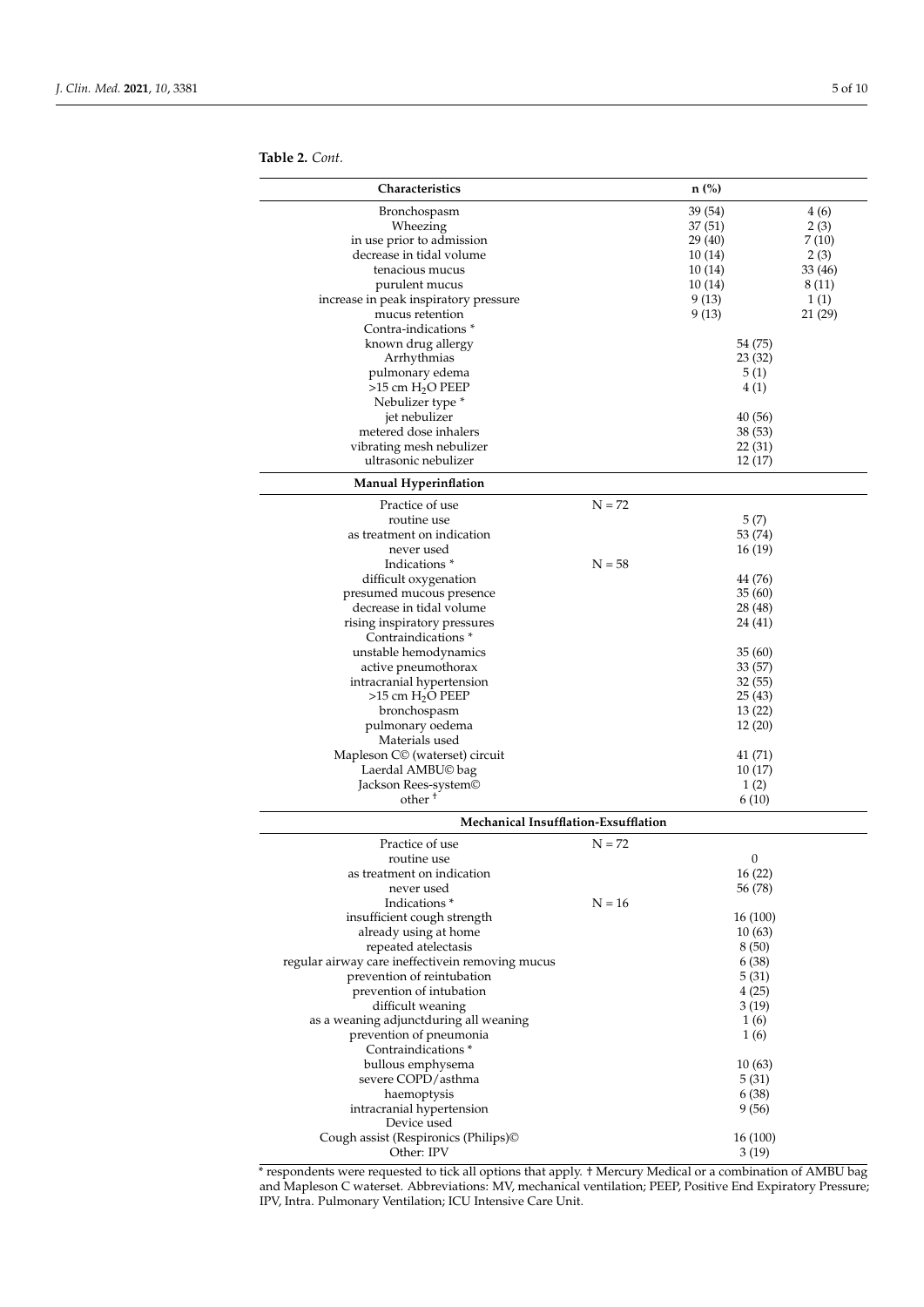Although nebulization therapy was used in all responding ICUs, perception as to efficacy (17%) or necessity (28%) of prophylactic nebulization was low. Those ICUs using nebulization as a routine prophylactic intervention perceived efficacy to be higher than respondents from ICUs that used nebulization only on clinical indication (Figure [2\)](#page-6-0).

<span id="page-6-0"></span>

their perceptions on safety and efficacy of airway care interventions on a visual analogue scale from 0 (totally disagree) to 100 (totally agree). Results are grouped by reported intensity of use in their ICU. **Figure 2.** Perceptions of efficacy and safety of airway care interventions. Respondents could rate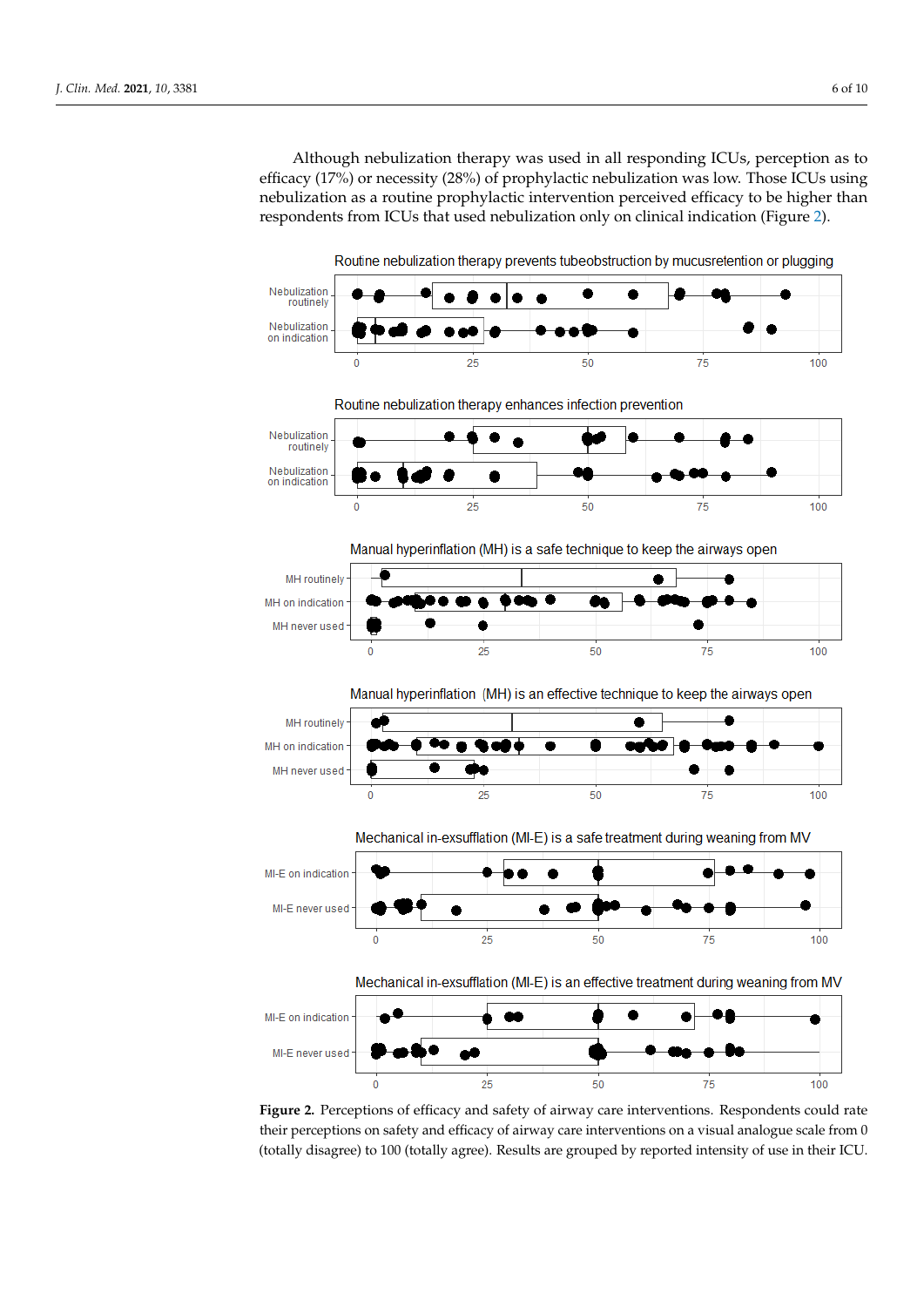## *3.5. Manual Hyperinflation*

Most responding ICUs (58/72, 81%) reported using manual hyperinflation; most commonly (53/72, 74%) as on indication only. Those ICUs identified indications to include difficult oxygenation, presumed mucus presence, and decreased tidal volume. Unstable hemodynamics and active pneumothorax were the most important contraindications. Ten ICUs (10/58, 17%) reported to have no contraindications to manual hyperinflation.

Most ICUs reported using a Mapleson CTM circuit (41/58, 71%) for manual hyperinflation. Forty-three ICUs (74%) indicated an expiration valve was used to adjust PEEP. Twenty-five ICUs (43%) ICUs using manual hyperinflation stated a predefined PEEP target was set. Few (10/58, 17%) ICUs reported using a manometer in the circuit to measure and control for high peak airway pressures. Details on indications, contraindications and materials used for manual hyperinflation are provided in Table [2](#page-5-0) and Figure [1.](#page-4-1) Most respondents disagreed with the statement manual hyperinflation to be a safe (74%) or effective (64%) airway care intervention in invasively ventilated patients, independent of local use. (Figure [2\)](#page-6-0).

## *3.6. Mechanical Insufflation-Exsufflation*

Few (16/72, 21%) ICUs reported using MI-E, with use only in response to a clinical indication such as insufficient cough strength (16/16,100%) or use of MI-E at home (10/16, 63%). MI-E was applied 2 to 3 times daily or more depending on clinical indication. Intensivists were the primary MI-E prescriber (14/16, 88%) but MI-E was applied by all ICU team members; mostly ICU nurses (15/16, 94%) and advanced ventilation nurse specialists  $(8/16, 50\%)$ . Years of MI-E use in the ICU setting ranged from very recent (<1 year) (3/16, 19% ICUs), 1–5 years (9/16, 56% ICUs), and 6–10 years (4/16, 25% ICUs). The majority of respondents disagreed that MI-E is a safe (75%) or effective (75%) intervention in all invasive ventilated patients, independent of local use. (Figure [2\)](#page-6-0). Details on reported MI-E practices are provided in Table [2](#page-5-0) and Figure [1.](#page-4-1)

## *3.7. Training and Education*

Most respondents described having a local protocol for nebulization therapy (57/72, 79%), manual hyperinflation (35/58, 60%) and MI-E (12/16, 75%). In 25 of the 59 (46%) ICUs that used manual hyperinflation, nurses received annual training from an expert colleague. Bedside training was the most frequently employed education method for manual hyperinflation (35/58, 60%) and MI-E (12/16, 75%).

In the post hoc analysis no differences were found in use of airway care interventions between type of hospitals or size of ICU (Supplementary Tables S1 and S2). Both types of hospitals, academic-teaching and general hospitals were associated with routine use of heated humidification. The size of the ICU was not associated with its use. There were no associations of hospital type or ICU-size regarding the use of nebulization therapy. Both general and academic-teaching hospitals showed a positive association with manual hyperinflation use and ICUs > 20 beds were associated with more manual hyperinflation use. Both hospital types were associated with low use of MI-E. There was no association with size of ICU regarding MI-E (Supplementary Table S3).

### **4. Discussion**

This is the first survey describing current practice of four airway care interventions within the domain of intensive care nursing for adult patients admitted to an ICU in the Netherlands. The main findings of this survey indicate substantial heterogeneity regarding the combination of airway care interventions and their intensity of use, regardless of hospital type or ICU size. This means the type of airway care received by patients depends on where in the Netherlands they are admitted.

This survey reports a high proportion of ICUs using heated humidification as routine prophylactic therapy for all ventilated patients. This is in line with previous studies in other countries [\[6](#page-9-12)[,8,](#page-9-6)[22\]](#page-10-7). However, heated humidification may not only increase workload and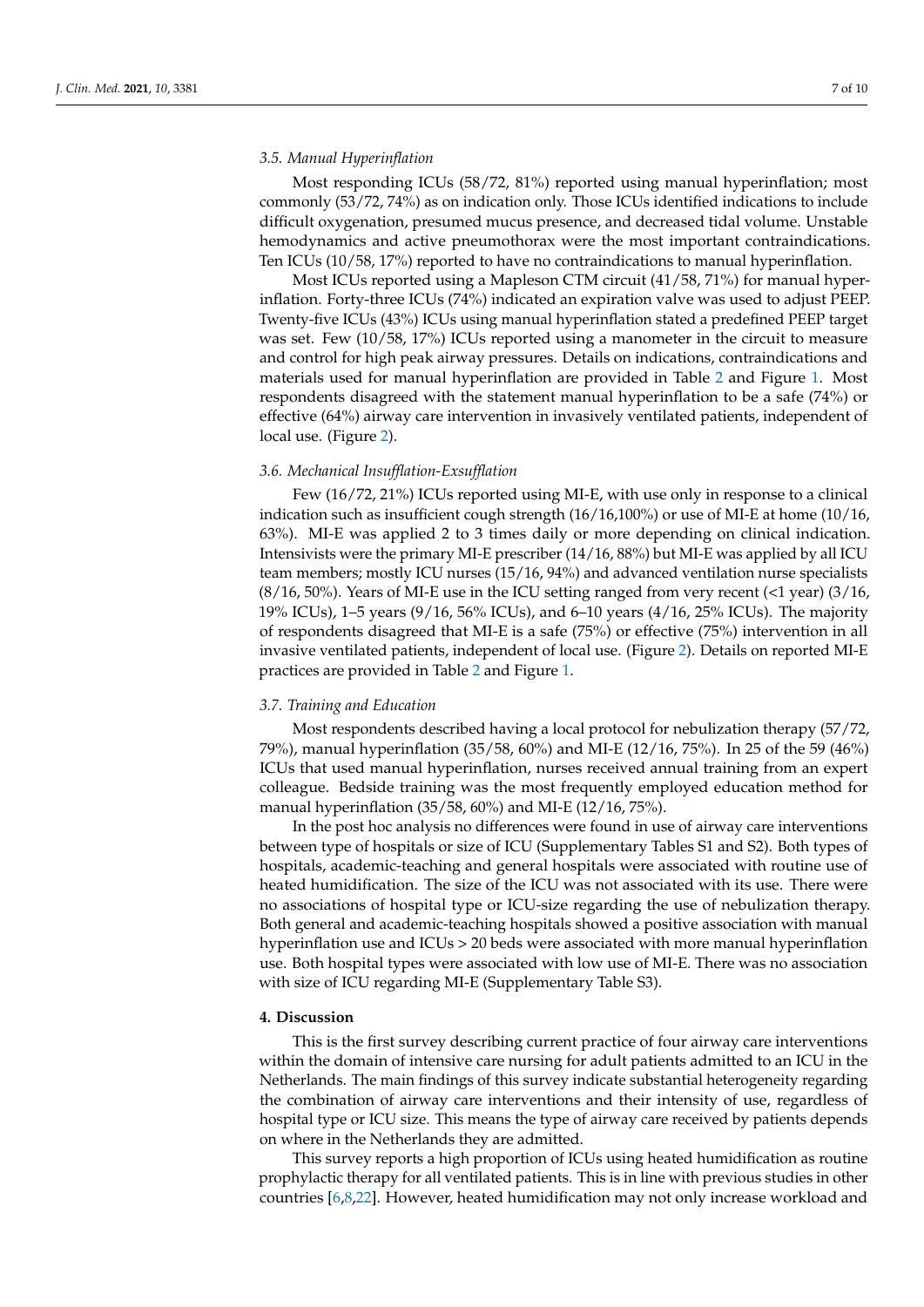cost [\[23\]](#page-10-8), but may also not be more effective compared to heat and moisture exchangers (HME) in prevention of complications. A 2017 Cochrane systematic review suggests no difference in the incidence of artificial airway occlusion, pneumonia or mortality comparing heated humidification to HME in adults and children [\[13\]](#page-9-13). A second systematic review in critically ill adults only confirms these findings [\[24\]](#page-10-9). Our data suggest knowledge translation work is needed in the Netherlands to change airway care practice from routine prophylactic use of heated humidification in all ventilated patients to use of HMEs.

Use of routine prophylactic nebulization therapy in all ventilated patients was reported by 43% of responding ICUs. Again, evidence to support this practice is limited. This practice also increases costs and nursing workload. One multi-centre randomized controlled trial comparing routine nebulization of mucolytics and bronchodilators with nebulization only on indication, showed no difference in the number of days alive and ventilator free [\[14\]](#page-9-10). In addition, medication side effects such as agitation occurred more frequently with prophylactic nebulizer use [\[14\]](#page-9-10).

Our results show that manual hyperinflation is commonly used in the Netherlands, both as a routine prophylactic intervention or as indicated. However, the number of ICUs reporting its use has declined since a previous survey in 2009 [\[9\]](#page-9-11). Although alveolar recruitment and mobilization of airway secretions are cited as benefits of manual hyperinflation [\[10\]](#page-9-7), efficacy as a routine prophylactic intervention in all invasively ventilated patients is not confirmed by evidence [\[25\]](#page-10-10). Furthermore, manual hyperinflation is a difficult technique to perform and, as such, may potentially harm the patient [\[26\]](#page-10-11). Concerns about safety of manual hyperinflation were reflected by our survey respondents.

We found use of MI-E in invasively ventilated patients uncommon in the Netherlands (21%) compared to Canada (64% of the ICUs) [\[17\]](#page-10-2) and the United Kingdom (98% of the ICUs) [\[27\]](#page-10-12). These surveys report MI-E to be used for invasively ventilated patients during weaning from invasive ventilation [\[17](#page-10-2)[,27\]](#page-10-12). There appears to be increasing adoption of MI-E for invasively ventilated patients outside the Netherlands possibly due to the need for a safe and effective way to mobilize mucus from the lower airways. However, further research is needed as to the efficacy of MI-E in invasively ventilated critically ill patients [\[12\]](#page-9-9).

### *Strength and Limitations*

Strength of our study is the excellent response rate meaning our data are highly generalizable to the current practice of airway care interventions of ICUs in the Netherlands. Our response rate can be attributed to following survey conduct recommendations [\[19\]](#page-10-4), including contact by telephone prior to the survey distribution, and identification of a key respondent. Study limitations pertain to the use of a web-based self-report survey. First, by having one individual report on the practice of an ICU, responses may be reflective of perceived versus actual practice or relate to the individual's practice rather than that of the ICU. Second, the questionnaire was designed using previous reports of airway care interventions with a focus on the domain of intensive care nursing [\[9](#page-9-11)[,17\]](#page-10-2). Third, since we only included respondents from the Netherlands and focused on the interventions within the domain of intensive care nursing, we cannot report on other interventions applied by other health care professionals, e.g., physiotherapists. The organization of care within the intensive care differs between countries and therefore our results may be not generalizable to other countries.

## **5. Conclusions**

Our survey indicates that in the Netherlands, use of prophylactic airway care interventions for heated humidification and nebulization in all invasively ventilated patients is common despite evidence of no benefit. Manual hyperinflation is frequently used, while only a minority of ICUs report using MI-E. Substantial heterogeneity exists with regard to the combination of airway care interventions and their intensity of use. The current lack of evidence and guidelines in airway care may be a reason for the heterogeneous practices we report. There is an urgent need for evidence of the benefit of these interven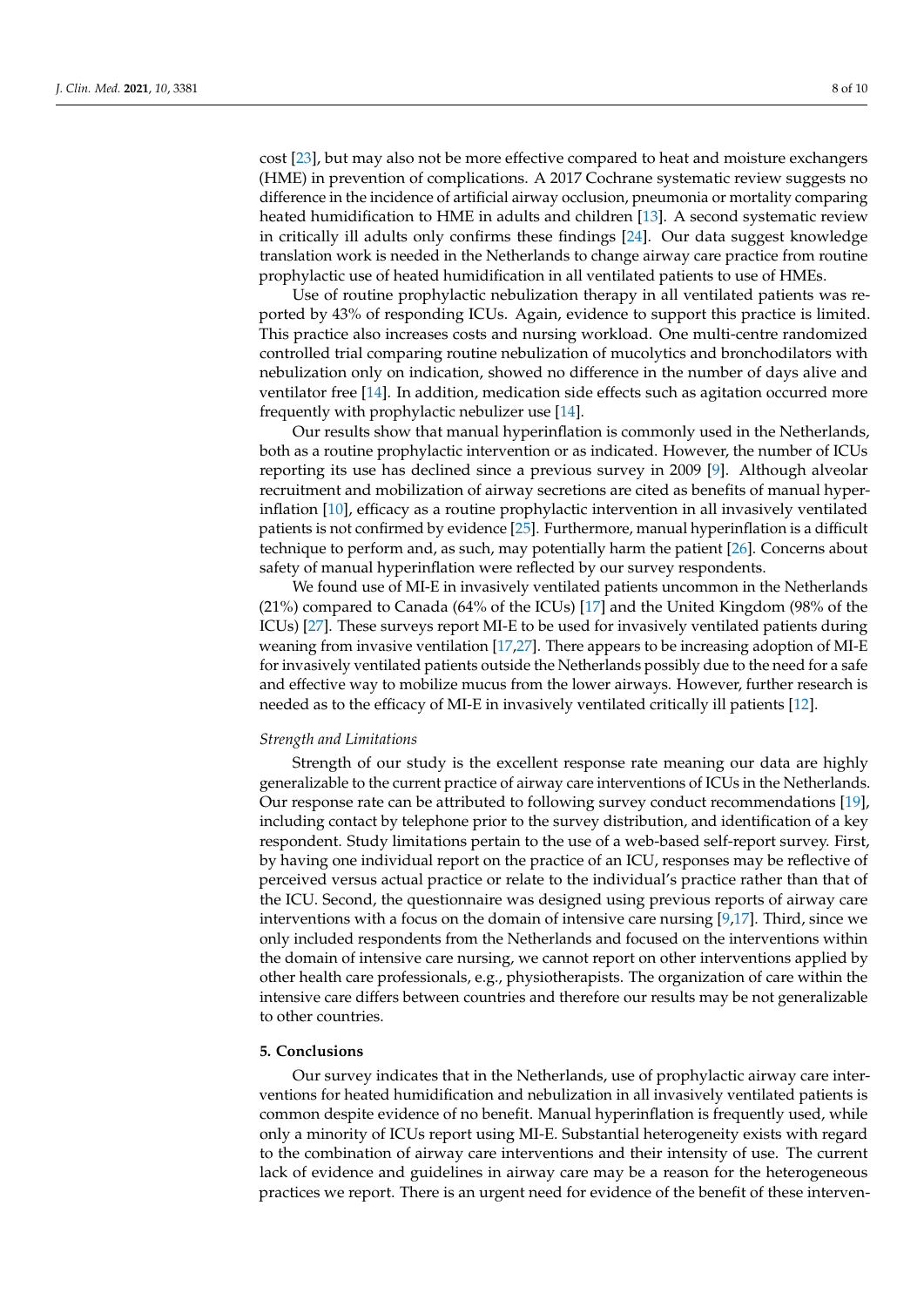tions, particularly when used as a routine prophylactic intervention, to inform evidence based guidelines.

**Supplementary Materials:** The following are available online at [https://www.mdpi.com/article/10](https://www.mdpi.com/article/10.3390/jcm10153381/s1) [.3390/jcm10153381/s1,](https://www.mdpi.com/article/10.3390/jcm10153381/s1) Table S1: Proportions and their differences, Table S2: Basics of the proportions, Table S3: Models and predictors.

**Author Contributions:** Conceptualization, W.S., S.M.v.d.H., F.P., L.R., M.J.S., W.J.M.S.o.R.; methodology, W.S., S.M.v.d.H., F.P., L.R., M.J.S., W.J.M.S.o.R.; software, W.S., S.M.v.d.H.; formal analysis, W.S., S.M.v.d.H., F.P.; writing—original draft preparation, W.S. and S.M.v.d.H.; writing—review and editing, F.P., L.R., M.J.S., W.J.M.S.o.R.; visualization, W.S.; supervision, L.R. and F.P.; project administration, W.S.; funding acquisition, W.S., F.P., M.J.S. All authors have read and agreed to the published version of the manuscript.

**Funding:** This work was funded by a personal (PhD fellowship) grant (WS) from NWO Netherlands Organisation for Scientific Research, number 023.011.016.

**Institutional Review Board Statement:** The Institutional Review Board of the Amsterdam University Medical Centers, confirmed that the Medical Research Involving Humans Subjects Acts (WMO) did not apply, waiving the need for official approval (W18\_024#18.035).

**Informed Consent Statement:** Survey participation was voluntary and consent was implied through return of survey.

**Data Availability Statement:** The survey is in Dutch. Data are available on request with the corresponding author.

**Conflicts of Interest:** The authors declare no conflict of interest.

### **References**

- <span id="page-9-0"></span>1. Fahy, J.V.; Dickey, B.F. Airway Mucus Function and Dysfunction. *N. Engl. J. Med.* **2010**, *363*, 2233–2247. [\[CrossRef\]](http://doi.org/10.1056/NEJMra0910061)
- <span id="page-9-1"></span>2. Konrad, F.; Schreiber, T.; Brecht-Kraus, D.; Georgieff, M. Mucociliary Transport in ICU Patients. *Chest* **1994**, *105*, 237–241. [\[CrossRef\]](http://doi.org/10.1378/chest.105.1.237) [\[PubMed\]](http://www.ncbi.nlm.nih.gov/pubmed/8275739)
- <span id="page-9-2"></span>3. Restrepo, R.D.; Walsh, B.K.; American Association for Respiratory Care. Humidification during invasive and noninvasive mechanical ventilation. *Respir. Care* **2012**, *57*, 782–788. [\[CrossRef\]](http://doi.org/10.4187/respcare.01766) [\[PubMed\]](http://www.ncbi.nlm.nih.gov/pubmed/22546299)
- <span id="page-9-3"></span>4. Konrad, F.; Schoenberg, M.H.; Wiedmann, H.; Kilian, J.; Georgieff, M. The application of n-acetylcysteine as an antioxidant and mucolytic in mechanical ventilation in intensive care patients. A prospective, randomized, placebo-controlled, double-blind study. *Der. Anaesthesist* **1995**, *44*, 651–658. [\[CrossRef\]](http://doi.org/10.1007/s001010050200) [\[PubMed\]](http://www.ncbi.nlm.nih.gov/pubmed/7485927)
- <span id="page-9-4"></span>5. Ehrmann, S.; Roche-Campo, F.; Papa, G.F.S.; Isabey, D.; Brochard, L.; Apiou-Sbirlea, G.; For the REVA Research Network. Aerosol therapy during mechanical ventilation: An international survey. *Intensiv. Care Med.* **2013**, *39*, 1048–1056. [\[CrossRef\]](http://doi.org/10.1007/s00134-013-2872-5)
- <span id="page-9-12"></span>6. Grivans, C.; Lindgren, S.; Aneman, A.; Stenqvist, O.; Lundin, S. A Scandinavian survey of drug administration through inhalation, suctioning and recruitment maneuvers in mechanically ventilated patients. *Acta Anaesthesiol. Scand.* **2009**, *53*, 710–716. [\[CrossRef\]](http://doi.org/10.1111/j.1399-6576.2009.01957.x)
- <span id="page-9-5"></span>7. Zhang, Z.; Xu, P.; Fang, Q.; Ma, P.; Lin, H.; Fink, J.B.; Liang, Z.; Chen, R.; Ge, H.; China Union of Respiratory Care (CURC). Practice pattern of aerosol therapy among patients undergoing mechanical ventilation in mainland China: A web-based survey involving 447 hospitals. *PLoS ONE* **2019**, *14*, e0221577. [\[CrossRef\]](http://doi.org/10.1371/journal.pone.0221577)
- <span id="page-9-6"></span>8. Ntoumenopoulos, G.; Hammond, N.; Watts, N.R.; Thompson, K.; Hanlon, G.; Paratz, J.D.; Thomas, P. Secretion clearance strategies in Australian and New Zealand Intensive Care Units. *Aust. Crit. Care* **2018**, *31*, 191–196. [\[CrossRef\]](http://doi.org/10.1016/j.aucc.2017.06.002)
- <span id="page-9-11"></span>9. Paulus, F.; Binnekade, J.M.; Middelhoek, P.; Schuitz, M.J.; Vroom, M.B. Manual hyperinflation of intubated and mechanically ventilated patients in Dutch intensive care units—A survey into current practice and knowledge. *Intensiv. Crit. Care Nurs.* **2009**, *25*, 199–207. [\[CrossRef\]](http://doi.org/10.1016/j.iccn.2009.04.003) [\[PubMed\]](http://www.ncbi.nlm.nih.gov/pubmed/19477647)
- <span id="page-9-7"></span>10. Paulus, F.; Binnekade, J.M.; Vroom, M.B.; Schultz, M.J. Benefits and risks of manual hyperinflation in intubated and mechanically ventilated intensive care unit patients: A systematic review. *Crit. Care* **2012**, *16*, R145. [\[CrossRef\]](http://doi.org/10.1186/cc11457) [\[PubMed\]](http://www.ncbi.nlm.nih.gov/pubmed/22863373)
- <span id="page-9-8"></span>11. Bach, J.R. Mechanical insufflation-exsufflation: Comparison of peak expiratory flows with manually assisted and unassisted coughing techniques. *Chest* **1993**, *104*, 1553–1562. [\[CrossRef\]](http://doi.org/10.1378/chest.104.5.1553) [\[PubMed\]](http://www.ncbi.nlm.nih.gov/pubmed/8222823)
- <span id="page-9-9"></span>12. Rose, L.; Adhikari, N.K.; Leasa, D.; A Fergusson, D.; McKim, D. Cough augmentation techniques for extubation and weaning critically ill patients from mechanical ventilation. *Cochrane Database Syst. Rev.* **2015**, *1:CD011833*. [\[CrossRef\]](http://doi.org/10.1002/14651858.cd011833)
- <span id="page-9-13"></span>13. Gillies, D.; A Todd, D.; Foster, J.P.; Batuwitage, B.T. Heat and moisture exchangers versus heated humidifiers for mechanically ventilated adults and children. *Cochrane Database Syst. Rev.* **2017**, *2017*, CD004711. [\[CrossRef\]](http://doi.org/10.1002/14651858.CD004711.pub3) [\[PubMed\]](http://www.ncbi.nlm.nih.gov/pubmed/28905374)
- <span id="page-9-10"></span>14. van Meenen, D.M.P.; van der Hoeven, S.M.; Binnekade, J.M. Effect of On-Demand vs Routine Nebulization of Acetylcysteine With Salbutamol on Ventilator-Free Days in Intensive Care Unit Patients Receiving Invasive Ventilation: A Randomized Clinical Trial. *JAMA* **2018**, *319*, 993–1001. [\[CrossRef\]](http://doi.org/10.1001/jama.2018.0949)